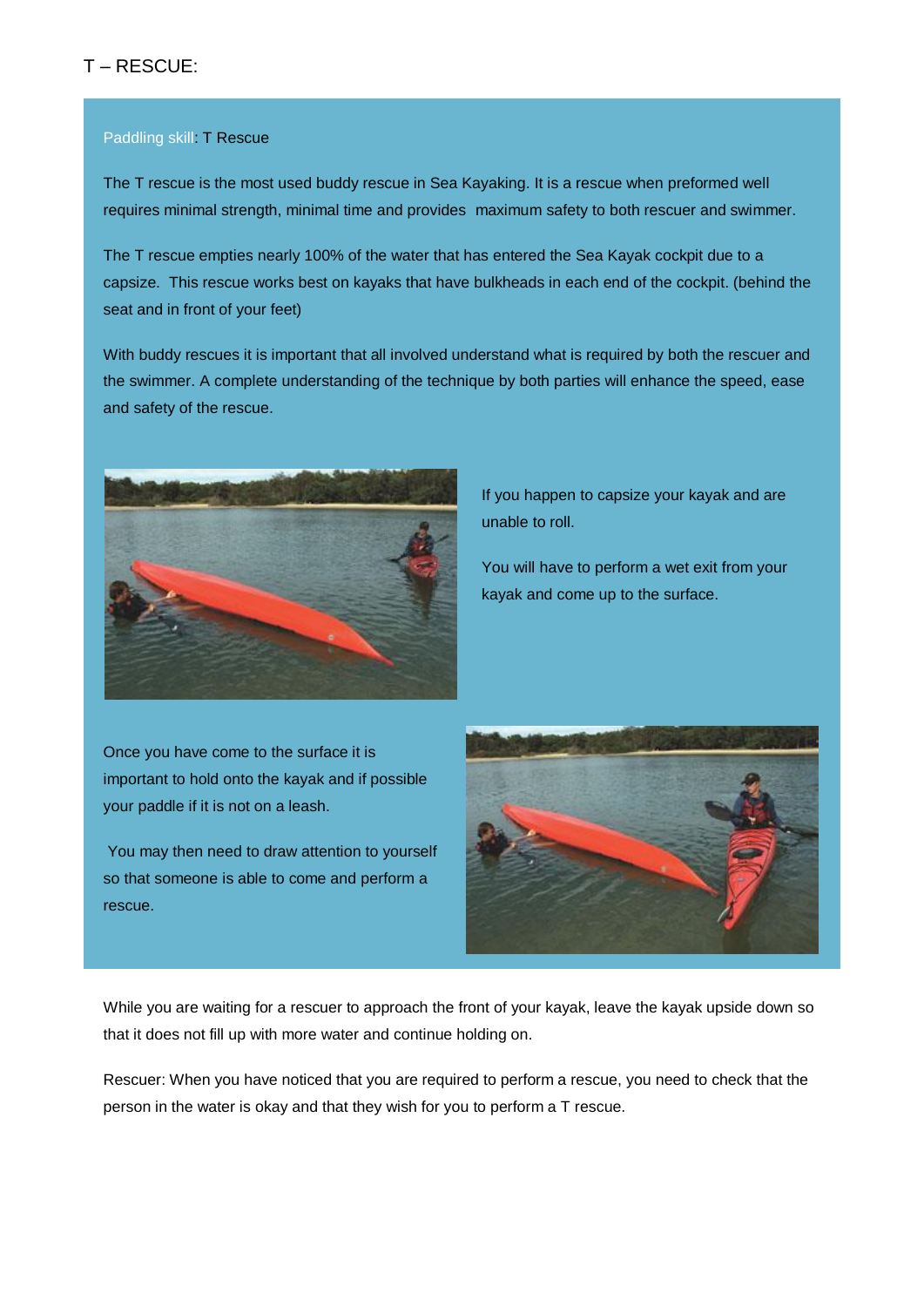

You then need to position your craft so that the two kayaks form a "T" shape with the bow of the kayak you are rescuing located at your hip.

Once you are in this position you will be able to collect the swimmers paddle if it is not on a paddle leash.

Store this paddle on your kayak.





The swimmer needs to make their way down to the back of the kayak making sure that they hold on at all times.

This is when deck lines become very useful.

You now need to get the bow of the kayak you are rescuing onto your cockpit coaming or spray deck.

There are a number of ways you can do this, but we are going to look at the most user friendly option.

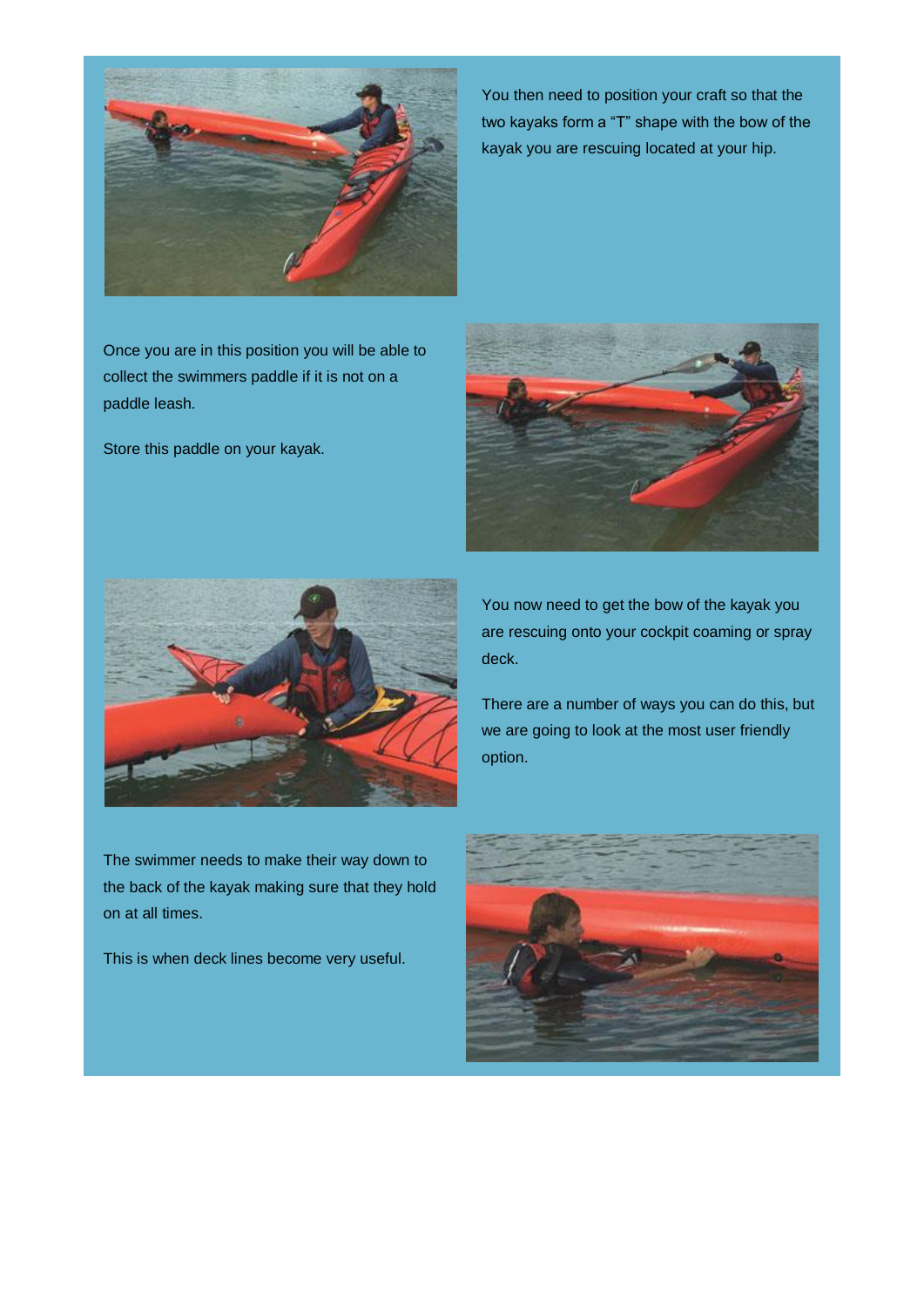

Once the swimmer is at the back you can then work as a team.

While you pull up on the front of the kayak the swimmer pushes down with all their weight on the back.

Suction from air trapped in the cockpit can make the overturned kayak difficult to lift clear of the water, if this occurs roll the kayak on its side to release this pressure and continue the rescue

Once you have the front of the kayak on your spray deck, you then need to slide it across a little so that the cockpit of the swimmer's kayak is out of the water.





This should be done while maintaining good communication with the person in the water to reduce the risk of injury.

Note: The swimmer needs to hold on at all times as the kayak is being moved

Once the cockpit is out of the water you can roll the kayak over to its up right position.

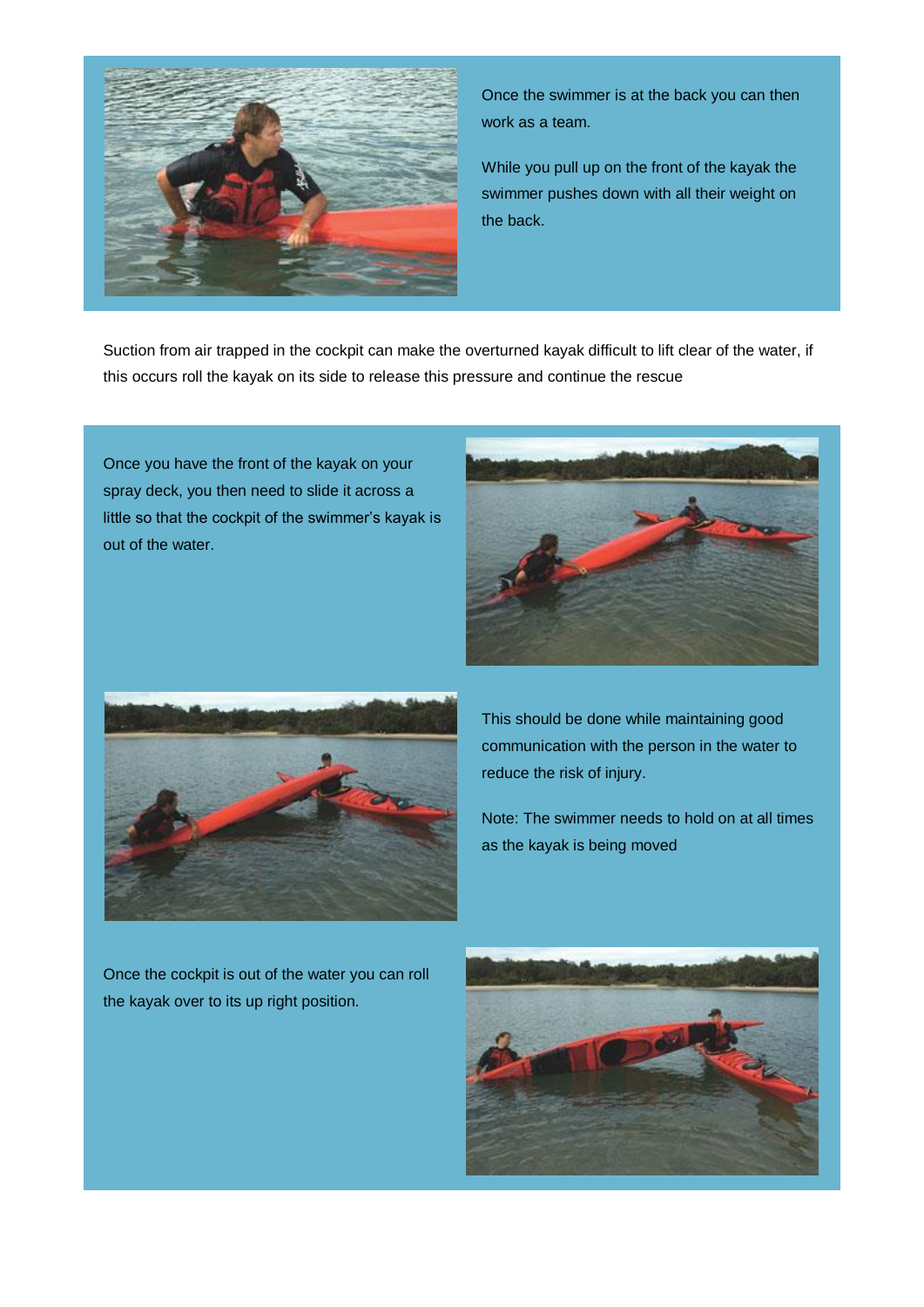Make sure that you advise the swimmer to keep their head clear from any obstructions as you roll the kayak over eg: rudder, split paddle etc.



The swimmer can then make their way down to the outside of the craft (holding on at all times) so that they are next to the back of the cockpit.

You now want to position the kayaks side by side but facing in the opposite direction.

Note: It is important that the swimmer is not positioned between the 2 kayaks to avoid possible injury.





The job of the rescuer is now to keep the two kayaks side by side and maintain a solid raft for the conditions.

This is best performed by leaning over the swimmers kayak so that you can hold onto the deck line on the side of the kayak with one hand and the cockpit coaming with the other hand.

Swimmer: To get back into the kayak you need to kick your feet to the surface behind you so that you can slide yourself onto the back deck of your kayak like a seal. You can reach over and get hold of the rescuer's kayak to help.